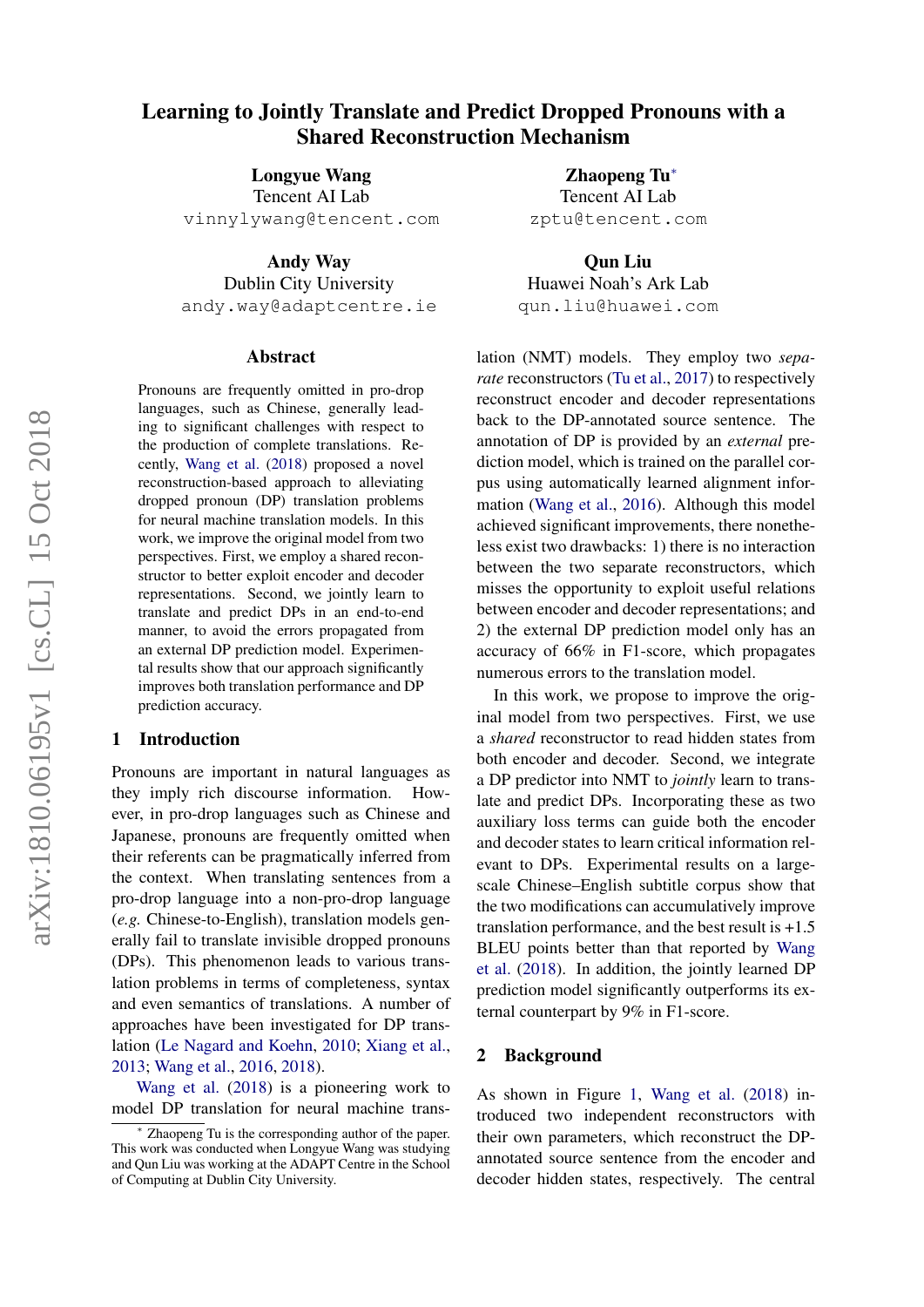<span id="page-1-0"></span>

Figure 1: Architecture of separate reconstructors.

<span id="page-1-1"></span>

| Prediction   F1-score Example |     |           |  |  |
|-------------------------------|-----|-----------|--|--|
| DP Position                   | 88% | 你烤的#DP#吗? |  |  |
| DP Words                      | 66% | 你烤的它吗?    |  |  |

Table 1: Evaluation of external models on predicting the positions of DPs ("DP Position") and the exact words of DP ("DP Words").

idea underpinning their approach is to guide the corresponding hidden states to embed the recalled source-side DP information and subsequently to help the NMT model generate the missing pronouns with these enhanced hidden representations.

The DPs can be automatically annotated for training and test data using two different strategies [\(Wang et al.,](#page-5-3) [2016\)](#page-5-3). In the *training phase*, where the target sentence is available, we annotate DPs for the source sentence using alignment information. These annotated source sentences can be used to build a neural-based DP predictor, which can be used to annotate test sentences since the target sentence is not available during the *testing phase*. As shown in Table [1,](#page-1-1) [Wang](#page-5-3) [et al.](#page-5-3) [\(2016,](#page-5-3) [2018\)](#page-5-0) explored to predict the exact DP words<sup>[1](#page-1-2)</sup>, the accuracy of which is only 66% in F1-score. By analyzing the translation outputs, we found that 16.2% of errors are newly introduced and caused by errors from the DP predictor. Fortunately, the accuracy of predicting DP positions (DPPs) is much higher, which provides the chance to alleviate the error propagation problem. Intuitively, we can learn to generate DPs at the predicted positions using a jointly trained DP predictor, which is fed with informative representations in the reconstructor.

## 3 Approach

## 3.1 Shared Reconstructor

Recent work shows that NMT models can benefit from sharing a component across different tasks and languages. Taking multi-language translation as an example, [Firat et al.](#page-5-5) [\(2016\)](#page-5-5) share an attention model across languages while [Dong et al.](#page-5-6) [\(2015\)](#page-5-6) share an encoder. Our work is most similar to the work of [Zoph and Knight](#page-5-7) [\(2016\)](#page-5-7) and [Anas](#page-5-8)[tasopoulos and Chiang](#page-5-8) [\(2018\)](#page-5-8), which share a decoder and two separate attention models to read from two different sources. In contrast, we share information at the level of reconstructed frames.

The architectures of our proposed shared reconstruction model are shown in Figure [2\(](#page-2-0)a). Formally, the reconstructor reads from both the encoder and decoder hidden states, as well as the DP-annotated source sentence, and outputs a reconstruction score. It uses two separate attention models to reconstruct the annotated source sentence  $\hat{\mathbf{x}} = {\hat{x}_1, \hat{x}_2, \dots, \hat{x}_T}$  word by word, and the reconstruction score is computed by

<span id="page-1-3"></span>
$$
R(\hat{\mathbf{x}}|\mathbf{h}^{enc}, \mathbf{h}^{dec}) = \prod_{t=1}^{T} g_r(\hat{x}_{t-1}, \mathbf{h}_t^{rec}, \hat{\mathbf{c}}_t^{enc}, \hat{\mathbf{c}}_t^{dec})
$$

where  $h_t^{rec}$  is the hidden state in the reconstructor, and computed by Equation [\(1\)](#page-1-3):

$$
\mathbf{h}_t^{rec} = f_r(\hat{x}_{t-1}, \mathbf{h}_{t-1}^{rec}, \hat{\mathbf{c}}_t^{enc}, \hat{\mathbf{c}}_t^{dec}) \qquad (1)
$$

Here  $g_r(\cdot)$  and  $f_r(\cdot)$  are respectively softmax and activation functions for the reconstructor. The context vectors  $\hat{c}_t^{enc}$  and  $\hat{c}_t^{dec}$  are the weighted sum of  $h^{enc}$  and  $h^{dec}$ , respectively, as in Equation [\(2\)](#page-1-4) and  $(3)$ :

<span id="page-1-4"></span>
$$
\hat{\mathbf{c}}_t^{enc} = \sum_{j=1}^J \hat{\alpha}_{t,j}^{enc} \cdot \mathbf{h}_j^{enc}
$$
 (2)

$$
\hat{\mathbf{c}}_t^{dec} = \sum_{i=1}^I \hat{\alpha}_{t,i}^{dec} \cdot \mathbf{h}_i^{dec}
$$
 (3)

Note that the weights  $\hat{\alpha}^{enc}$  and  $\hat{\alpha}^{dec}$  are calculated by two separate attention models. We propose two attention strategies which differ as to whether the two attention models have interactions or not.

Independent Attention calculates the two weight matrices independently, as in Equation [\(4\)](#page-1-5) and  $(5)$ :

<span id="page-1-5"></span>
$$
\hat{\alpha}^{enc} = \text{ATT}_{enc}(\hat{x}_{t-1}, \mathbf{h}_{t-1}^{rec}, \mathbf{h}^{enc}) \quad (4)
$$

$$
\hat{\alpha}^{dec} = \text{ATT}_{dec}(\hat{x}_{t-1}, \mathbf{h}_{t-1}^{rec}, \mathbf{h}^{dec}) \quad (5)
$$

where  $ATT_{enc}(\cdot)$  and  $ATT_{dec}(\cdot)$  are two separate attention models with their own parameters.

<span id="page-1-2"></span><sup>&</sup>lt;sup>1</sup>Unless otherwise indicated, in the paper, the terms "DP" and "DP word" are identical.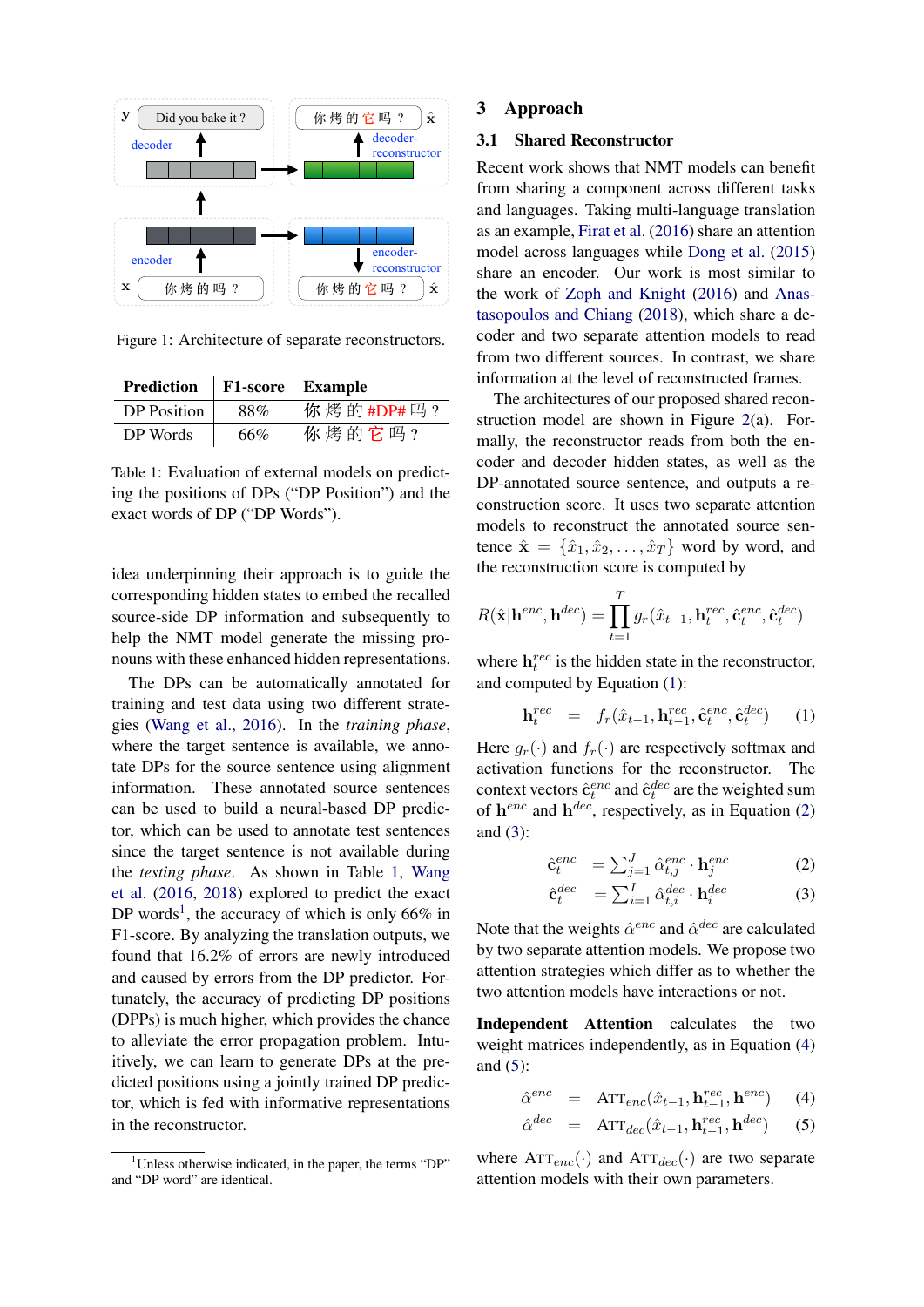<span id="page-2-0"></span>

Figure 2: Model architectures in which the words in red are automatically annotated DPs and DPPs.

Interactive Attention feeds the context vector produced by one attention model to another attention model. The intuition behind this is that the interaction between two attention models can lead to a better exploitation of the encoder and decoder representations. As the interactive attention is directional, we have two options (Equation [\(6\)](#page-2-1) and [\(7\)](#page-2-2)) which modify either  $ATT_{enc}(\cdot)$  or  $ATT_{dec}(\cdot)$ while leaving the other one unchanged:

<span id="page-2-1"></span>• enc
$$
\rightarrow
$$
dec:  
 $\hat{\alpha}^{dec} = \text{ATT}_{dec}(\hat{x}_{t-1}, \mathbf{h}_{t-1}^{rec}, \mathbf{h}^{dec}, \hat{\mathbf{c}}_{t}^{enc})$  (6)

<span id="page-2-2"></span>• 
$$
dec \rightarrow enc
$$
:  
\n
$$
\hat{\alpha}^{enc} = \text{ATT}_{enc}(\hat{x}_{t-1}, \mathbf{h}_{t-1}^{rec}, \mathbf{h}^{enc}, \hat{\mathbf{c}}_t^{dec})
$$
 (7)

#### <span id="page-2-3"></span>3.2 Joint Prediction of Dropped Pronouns

Inspired by recent successes of multi-task learning [\(Dong et al.,](#page-5-6) [2015;](#page-5-6) [Luong et al.,](#page-5-9) [2016\)](#page-5-9), we propose to jointly learn to translate and predict DPs (as shown in Figure [2\(](#page-2-0)b)). To ease the learning difficulty, we leverage the information of DPPs predicted by an external model, which can achieve an accuracy of 88% in F1-score. Accordingly, we transform the original DP prediction problem to DP word generation given the pre-predicted DP positions. Since the DPP-annotated source sentence serves as the reconstructed input, we introduce an additional *DP-generation loss*, which measures how well the DP is generated from the corresponding hidden state in the reconstructor.

Let  $dp = \{dp_1, dp_2, \ldots, dp_D\}$  be the list of DPs in the annotated source sentence, and  $h^{rec} =$  $\{h_1^{rec}, h_2^{rec}, \ldots, h_D^{rec}\}$  be the corresponding hidden states in the reconstructor. The generation

probability is computed by

$$
P(\mathbf{dp}|\mathbf{h}^{rec}) = \prod_{d=1}^{D} P(dp_d|\mathbf{h}_d^{rec})
$$
  
= 
$$
\prod_{d=1}^{D} g_p(dp_d|\mathbf{h}_d^{rec})
$$
 (8)

where  $g_p(\cdot)$  is softmax for the DP predictor.

## 3.3 Training and Testing

We train both the encoder-decoder and the shared reconstructors together in a single end-to-end process, and the training objective is

$$
J(\theta, \gamma, \psi) = \underset{\theta, \gamma, \psi}{\arg \max} \left\{ \underbrace{\log L(\mathbf{y}|\mathbf{x}; \theta)}_{likelihood} + \underbrace{\log R(\hat{\mathbf{x}}|\mathbf{h}^{enc}, \mathbf{h}^{dec}; \theta, \gamma)}_{reconstruction} \right\}
$$
(9)  
+ 
$$
\underbrace{\log P(\mathbf{dp}|\hat{\mathbf{h}}^{rec}; \theta, \gamma, \psi)}_{prediction}
$$

where  $\{\theta, \gamma, \psi\}$  are respectively the parameters associated with the encoder-decoder, shared reconstructor and the DP prediction model. The auxiliary reconstruction objective  $R(\cdot)$  guides the related part of the parameter matrix  $\theta$  to learn better latent representations, which are used to reconstruct the DPP-annotated source sentence. The auxiliary prediction loss  $P(\cdot)$  guides the related part of both the encoder-decoder and the reconstructor to learn better latent representations, which are used to predict the DPs in the source sentence.

Following [Tu et al.](#page-5-4) [\(2017\)](#page-5-4) and [Wang](#page-5-0) [et al.](#page-5-0) [\(2018\)](#page-5-0), we use the reconstruction score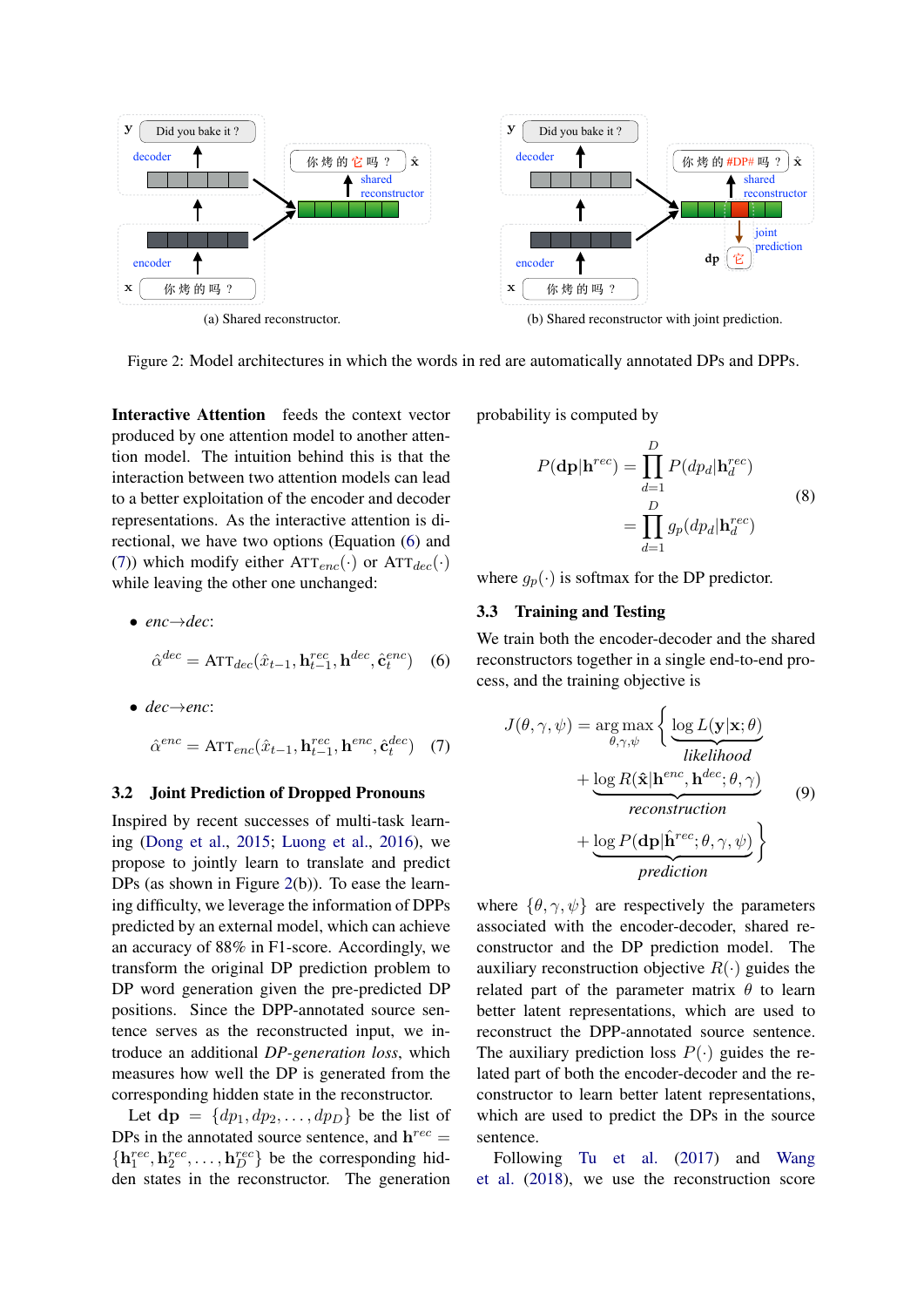<span id="page-3-2"></span>

| #<br>Model     |                                                                                                        | #Params  | <b>Speed</b> |        | <b>BLEU</b>               |
|----------------|--------------------------------------------------------------------------------------------------------|----------|--------------|--------|---------------------------|
|                |                                                                                                        |          | Train        | Decode |                           |
|                | Existing system (Wang et al., 2018)                                                                    |          |              |        |                           |
|                | <b>Baseline</b>                                                                                        | 86.7M    | 1.60K        | 15.23  | 31.80                     |
| $\mathfrak{D}$ | Baseline (+DPs)                                                                                        | 86.7M    | 1.59K        | 15.20  | 32.67                     |
| 3              | Separate-Recs $\Rightarrow$ (+DPs)                                                                     | $+73.8M$ | 0.57K        | 12.00  | 35.08                     |
| Our system     |                                                                                                        |          |              |        |                           |
| $\overline{4}$ | Baseline (+DPPs)                                                                                       | 86.7M    | 1.54K        | 15.19  | 33.18                     |
| 5              | Shared-Rec <sub>independent</sub> $\Rightarrow$ (+DPPs)                                                | $+86.6M$ | 0.52K        | 11.87  | $35.27^{\dagger\ddagger}$ |
| 6              | Shared-Rec <sub>independent</sub> $\Rightarrow$ (+DPPs) + joint prediction                             | $+87.9M$ | 0.51K        | 11.88  | $35.88^{\dagger\ddagger}$ |
| 7              | Shared-Rec <sub>enc<math>\rightarrow</math>dec<math>\Rightarrow</math>(+DPPs) + joint prediction</sub> | $+91.9M$ | 0.48K        | 11.84  | $36.53^{\dagger\ddagger}$ |
| 8              | Shared-Rec <sub>dec→enc</sub> ⇒(+DPPs) + joint prediction                                              | $+89.9M$ | 0.49K        | 11.85  | $35.99^{\dagger\ddagger}$ |

Table 2: Evaluation of translation performance for Chinese–English. "Baseline" is trained and evaluated on the original data, while "Baseline (+DPs)" and "Baseline (+DPPs)" are trained on the data annotated with DPs and DPPs, respectively. Training and decoding (beam size is 10) speeds are measured in words/second. "†" and " $\ddagger$ " indicate statistically significant difference ( $p < 0.01$ ) from "Baseline (+DDPs)" and "Separate-Recs⇒(+DPs)", respectively.

as a reranking technique to select the best translation candidate from the generated n-best list at testing time. Different from [Wang et al.](#page-5-0) [\(2018\)](#page-5-0), we reconstruct DPP-annotated source sentence, which is predicted by an external model.

## 4 Experiment

#### 4.1 Setup

To compare our work with the results reported by previous work [\(Wang et al.,](#page-5-0) [2018\)](#page-5-0), we conducted experiments on their released Chinese⇒English TV Subtitle corpus.<sup>[2](#page-3-0)</sup> The training, validation, and test sets contain 2.15M, 1.09K, and 1.15K sentence pairs, respectively. We used case-insensitive 4-gram NIST BLEU metrics [\(Papineni et al.,](#page-5-10) [2002\)](#page-5-10) for evaluation, and *sign-test* [\(Collins et al.,](#page-5-11) [2005\)](#page-5-11) to test for statistical significance.

We implemented our models on the code repos-itory released by [Wang et al.](#page-5-0)  $(2018)^3$  $(2018)^3$  $(2018)^3$  We used the same configurations  $(e.g.$  vocabulary size  $=$ 30K, hidden size = 1000) and reproduced their reported results. It should be emphasized that we did not use the pre-train strategy as done in [Wang](#page-5-0) [et al.](#page-5-0) [\(2018\)](#page-5-0), since we found training from scratch achieved a better performance in the shared reconstructor setting.

#### 4.2 Results

Table [2](#page-3-2) shows the translation results. It is clear that the proposed models significantly outperform the baselines in all cases, although there are considerable differences among different variations.

Baselines (Rows 1-4): The three baselines (Rows 1, 2, and 4) differ regarding the training data used. "Separate-Recs $\Rightarrow$ (+DPs)" (Row 3) is the best model reported in [Wang et al.](#page-5-0) [\(2018\)](#page-5-0), which we employed as another strong baseline. The baseline trained on the DPP-annotated data ("Baseline (+DPPs)", Row 4) outperforms the other two counterparts, indicating that the error propagation problem does affect the performance of translating DPs. It suggests the necessity of jointly learning to translate and predict DPs.

Our Models (Rows 5-8): Using our shared reconstructor (Row 5) not only outperforms the corresponding baseline (Row 4), but also surpasses its separate reconstructor counterpart (Row 3). Introducing a joint prediction objective (Row 6) can achieve a further improvement of +0.61 BLEU points. These results verify that shared reconstructor and jointly predicting DPs can accumulatively improve translation performance.

Among the variations of shared reconstructors (Rows 6-8), we found that an interaction attention from encoder to decoder (Row 7) achieves the best performance, which is +3.45 BLEU points better than our baseline (Row 4) and  $+1.45$  BLEU points

<span id="page-3-0"></span><sup>2</sup>[https://github.com/longyuewangdcu/](https://github.com/longyuewangdcu/tvsub) [tvsub](https://github.com/longyuewangdcu/tvsub)

<span id="page-3-1"></span><sup>3</sup><https://github.com/tuzhaopeng/nmt>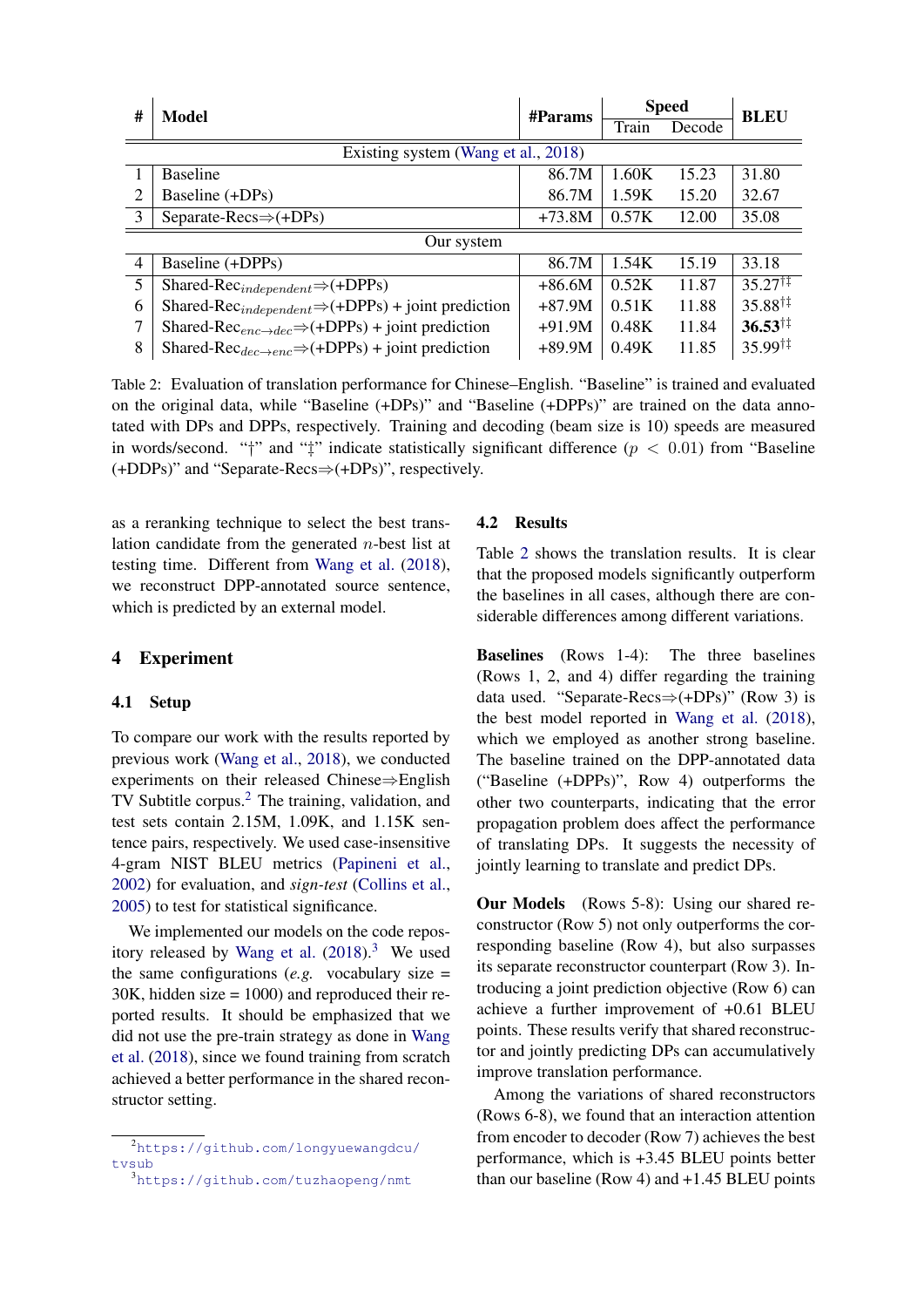better than the best result reported by [Wang et al.](#page-5-0) [\(2018\)](#page-5-0) (Row 3). We attribute the superior performance of "Shared-Rec $_{enc \rightarrow dec}$ " to the fact that the attention context over encoder representations embeds useful DP information, which can help to better attend to the representations of the corresponding pronouns in the decoder side. Similar to [Wang et al.](#page-5-0) [\(2018\)](#page-5-0), the proposed approach improves BLEU scores at the cost of decreased training and decoding speed, which is due to the large number of newly introduced parameters resulting from the incorporation of reconstructors into the NMT model.

## 4.3 Analysis

<span id="page-4-0"></span>

|          | Models Precision Recall |      | <b>F1-score</b> |
|----------|-------------------------|------|-----------------|
| External | 0.67                    | 0.65 | 0.66            |
| Joint    | 0.74                    | 0.76 | 0.75            |

Table 3: Evaluation of DP prediction accuracy. "External" model is *separately* trained on DP-annotated data with external neural methods [\(Wang et al.,](#page-5-3) [2016\)](#page-5-3), while "Joint" model is *jointly* trained with the NMT model (Section [3.2\)](#page-2-3).

DP Prediction Accuracy As shown in Table [3,](#page-4-0) the jointly learned model significantly outperforms the external one by 9% in F1-score. We attribute this to the useful contextual information embedded in the reconstructor representations, which are used to generate the exact DP words.

<span id="page-4-1"></span>

| Model                | <b>Test</b> |         |
|----------------------|-------------|---------|
| Baseline (+DPPs)     | 33.18       |         |
| Separate-Recs (+DPs) | 34.02       | $+0.84$ |
| Shared-Rec (+DPPs)   | 34.80       | $+1.62$ |

Table 4: Translation results when *reconstruction is used in training only while not used in testing*.

Contribution Analysis Table [4](#page-4-1) lists translation results when the reconstruction model is used in training only. We can see that the proposed model outperforms both the strong baseline and the best model reported in [Wang et al.](#page-5-0) [\(2018\)](#page-5-0). This is encouraging since no extra resources and computation are introduced to online decoding, which makes the approach highly practical, for example for translation in industry applications.

<span id="page-4-2"></span>

| Model                                        | Auto.   Man. |  |
|----------------------------------------------|--------------|--|
| Seperate-Recs (+DPs)   35.08   38.38   +3.30 |              |  |
| Shared-Rec (+DPPs)   36.53   38.94   +2.41   |              |  |

Table 5: Translation performance gap  $(\hat{\ }')$ between manually ("Man.") and automatically ("Auto.") labelling DPs/DPPs for input sentences in testing.

Effect of DPP Labelling Accuracy For each sentence in testing, the DPs and DPPs are labelled automatically by two separate external prediction models, the accuracy of which are respectively 66% and 88% measured in F1 score. We investigate the best performance the models can achieve with manual labelling, which can be regarded as an "Oracle", as shown in Table [5.](#page-4-2) As seen, there still exists a significant gap in performance, and this could be improved by improving the accuracy of our DPP generator. In addition, our models show a relatively smaller distance in performance from the oracle performance ("Man"), indicating that the error propagation problem is alleviated to some extent.

#### 5 Conclusion

In this paper, we proposed effective approaches of translating DPs with NMT models: *shared* reconstructor and *jointly* learning to translate and predict DPs. Through experiments we verified that 1) shared reconstruction is helpful to share knowledge between the encoder and decoder; and 2) joint learning of the DP prediction model indeed alleviates the error propagation problem by improving prediction accuracy. The two approaches accumulatively improve translation performance. The method is not restricted to the DP translation task and could potentially be applied to other sequence generation problems where additional source-side information could be incorporated.

In future work we plan to: 1) build a fully end-to-end NMT model for DP translation, which does not depend on any external component (*i.e.* DPP predictor); 2) exploit cross-sentence context [\(Wang et al.,](#page-5-12) [2017\)](#page-5-12) to further improve DP translation; 3) investigate a new research strand that adapts our model in an inverse translation direction by learning to drop pronouns instead of recovering DPs.